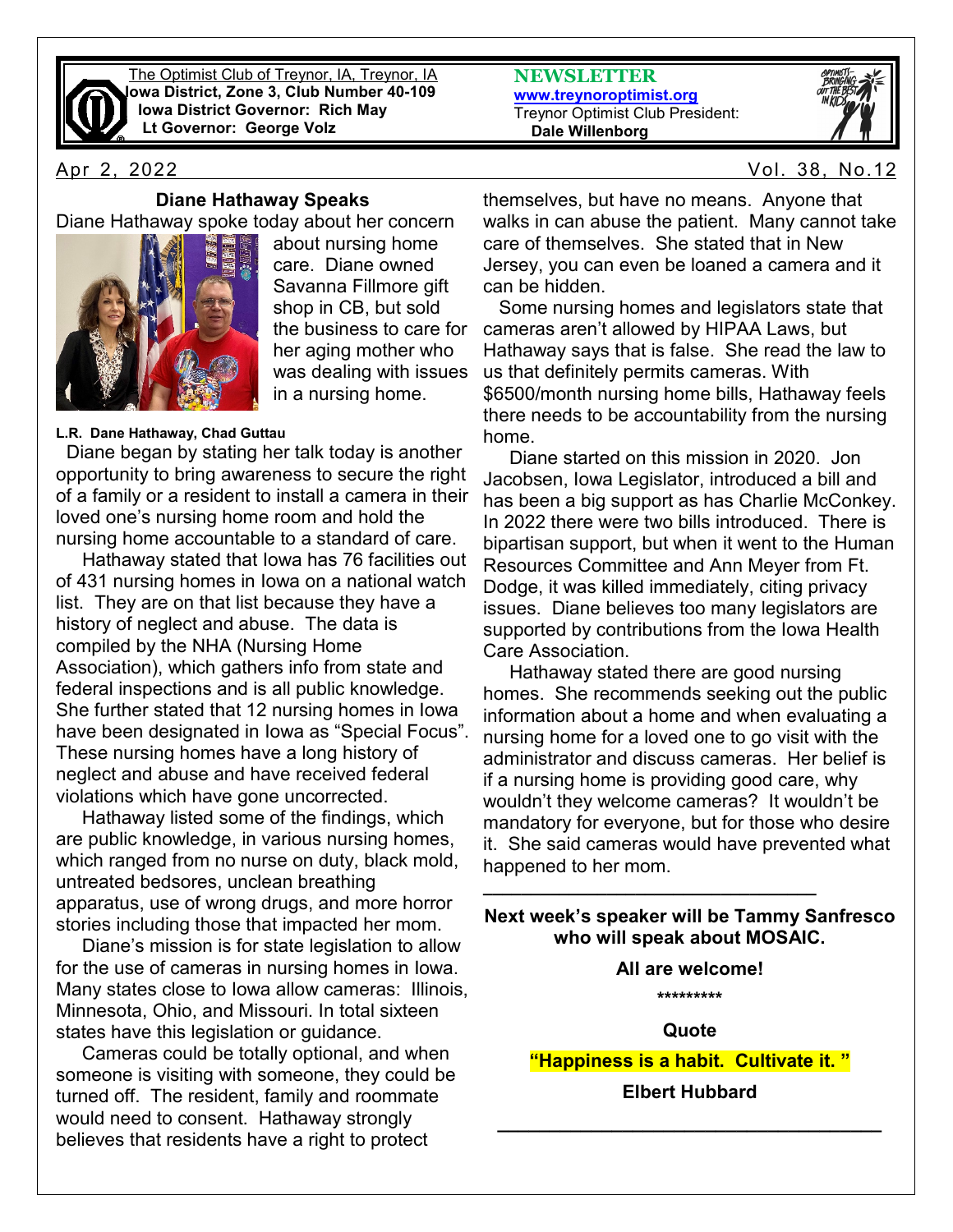# **Meeting Minutes**

Dale Willenborg, President, called the meeting to order. Present were 18 members plus guests Glenrose Meier and Diane Hathaway.

Dale led the Pledge of Allegiance and Gary Guttau gave the opening prayer.

Jokes were shared by Gary Guttau, Bill Vorthmann, and Dale Willenborg.

50/50 was won by Jordan Campbell. Dianne Willenborg won the Attendance Drawing but was not present to win.

Birthdays/Anniversaries: None

**Bragging Rights: (\$ are used for youth activities)**

Keith Denton shared that his son is loving his new job as a grounds keeper manager at the University of Omaha.

# **BUSINESS:**

- 38 Senior Scholarship applications have or are being reviewed by a team of Gary Guttau, Gary Funkouser, Jordan Campbell, John Klein, and Dale Willenborg. They will meet next Saturday after the meeting to select the scholarship winners. It was determined to allow JOI Club to select three of the winners this year.
- It was determined to support HOBY (Hugh O'Brian Youth Leadership) participation by two students. HOBY has not happened the last couple years due to COVID.
- Can kennel sorting helpers were Steve Chambers, Gary Guttau, Chad Guttau, Gary Funkhouser, Bill Vorthmann and Dale Willenborg.
- The group was reminded that Mulch Madness will occur on Thursday, April 28. The Optimists and community workers will work with  $5<sup>th</sup>$  graders to plant 5 trees in the East Park as well as do new mulching.
- Dale Willenborg, Kirk Vorthmann, and Jordan Campbell offered to help the Cub Scouts today with getting dual information out – about Scouting for Food next Sat. and flag information from the Optimists.
- Dale Willenborg indicated he would attend the Blue & Gold banquet tomorrow night at 6 PM.



**L.R. Oratorical Contestants from Treynor, Underwood, Riverside**

• The Oratorical Contest for the Zone was today at Zion Congregational Church in Treynor at 9:30 AM. Three contestants, including Cadence Quick, gave their speeches. The Riverside contestant won first place and Cadence Quick from Treynor won second place.

# **COMMUNITY NEWS:**

**Events**

• Jordan Campbell reminded everyone that the Mock Crash at the school will be this Friday at 9:30. Don't be alarmed by sirens, police cars, and a helicopter.

Judy Guttau reported that Linda Frink, one of our new members, has been dealing with health issues for both her and her husband.

The meeting was closed with reciting the Optimist Creed.



### **Calendar**

- Apr 11 Cut off date to register for conference below. Apr 22-23 Iowa District 3rd Q Conference at Holiday
- Inn & Suites Ameristar, Council Bluffs. Apr 28 Mulch Madness